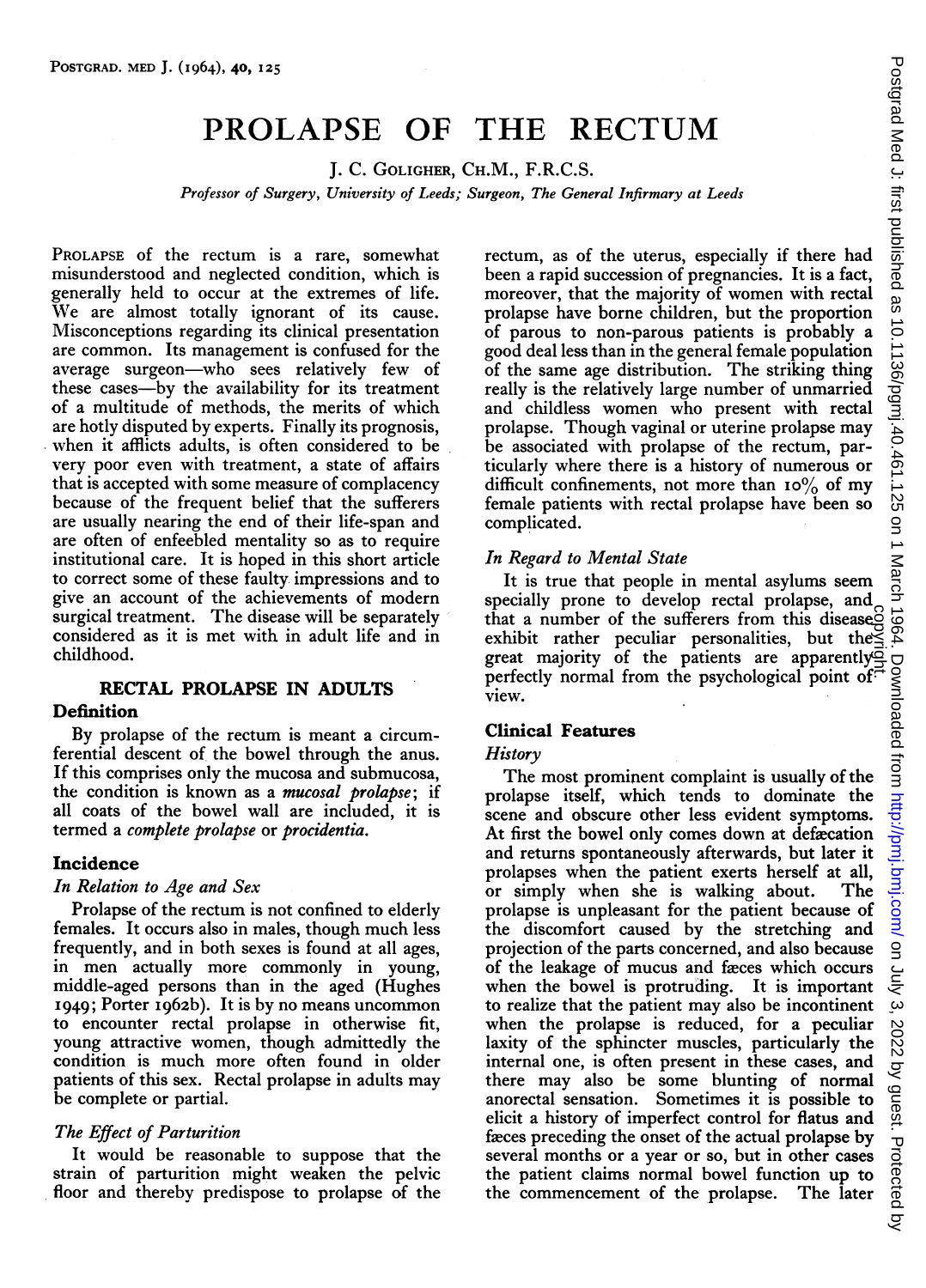stages of the condition are distressing in the extreme, for, harassed by frequent prolapse and incontinence, the patient is reluctant to leave the security of her home and leads a secluded existence increasingly devoted to the care of her lower intestinal tract.

#### On Examination

The prolapse may be down when the patient is first examined, in which case the nature of the condition may be only too evident, but, even when there is no bowel projecting, examination of the anal region by simple inspection and palpation may reveal physical signs from which it may be possible to surmise that one is dealing with a case of rectal prolapse. In many instances the anus is patulous and widely open, so that the uppei anal and lower rectal mucosa is clearly apparent, or very slight lateral traction on the buttocks may cause the anal orifice to gape. Sometimes the patient is able to close the anus by a vigorous voluntary effort at contraction, but occasionally this is found to be impossible. Palpation reveals the extreme hypotonicity of the sphincter muscles, and it is often possible to insert three or four fingers side-by-side into the anal canal and rectum without causing any real discomfort or sensation of wanting to deftecate. If the patient attempts to close the anus or draw it in whilst the fingers are in position it will be readily appreciated how much reduced is the contractile power of the anal sphincters and pubo-rectalis sling. Though these are the usual findings, in a few cases the appearance of the anus and the state of the anal musculature on palpation are much more nearly or entirely normal.

If the hand is now withdrawn and the patient is asked to bear down the descent of the prolapse can be observed. At first the anus widens and then, somewhat hesitantly, the mucosa starts to emerge, initially on one aspect of the circumference and<br>then all round. In cases of purely mucosal In cases of purely mucosal prolapse the protrusion seldom reaches more than  $I_{\tau}$  in. beyond the anal verge and on palpating the projecting rim of tissue it is possible to deduce with reasonable confidence that it could only consist of an emerging and a returning layer of mucosa with submucosa. complete prolapses, if the expulsive effort is maintained, the protruding bowel continues to lengthen and expand, but even in the largest prolapse seldom projects more than <sup>4</sup> or <sup>5</sup> in. A characteristic feature is that the opening of the lumen of the bowel is situated, not at the extreme distal end, but somewhat posteriorly, due to the presence of the most dependent part of the pouch of Douglas with contained loops of small bowel in the front of the prolapse. Often the mucosa

shows considerable thickening and even ulceration due to repeated trauma whilst in an exposed prolapsed position. When straining ceases the prolapse may reduce itself rapidly, but more usually it remains stuck in the extruded position. till the patient makes a violent indrawing effort or the examiner gives the bowel a touch with his hand.

#### Diagnosis

Most patients referred to hospital with prolaps of the rectum are found on examination to have merely *prolapsing internal hæmorrhoids*, which can be distinguished fairly readily from a mucosal prolapse because they present as three more or less discrete swellings rather than a completel circular descent of mucosa. Very occasionally  $a\vec{r}$ . intussuscepting tumour of the upper rectum  $\sigma \xi$ sigmoid may project through the anal orifice and mimic a rectal prolapse, but on careful inspection the appearances are quickly seen to be different from those of prolapse, and a finger can be passed into the anal canal alongside the protruding part? Perhaps the most difficult aspect of diagnosis is the differentiation between mucosal and complete *prolapse*. If the patient should fail to bear down adequately during examination, a complete prolapse may not be fully displayed and all that may appear is some degree of mucosal prolapse, leading to an erroneous conception of the several of the condition.

## **Ætiology**

There is no certain knowledge, but a great deal of speculation, about the causation of rectal prolapse. The features that have been considered to be most significant in regard to actiology are they gross laxity of the anal sphincters and musculature. of the pelvic floor, so often found in these cases and the great deepening of the pouch of Douglaswhich seems to be a constant abnormality  $\overrightarrow{R}$ patients with complete rectal prolapse. Moschco $\equiv$ witz (1912) and Roscoe Graham (1942) suggested that this deep pelvic peritoneal pouch with contained loops of small bowel might descend as  $\frac{1}{2}$ sliding hernia, invaginating the anterior rectalwall into the lumen of the rectum and eventually through the anus, thereby producing a complete<sup> $\omega$ </sup> rectal prolapse. Laxity of the sphincters and levators could obviously facilitate this occurrence, but alternatively such dilatation might be any effect of the repeated stretching produced by the recurrent prolapse itself. Alternatively it could be that a relaxed state of the anal and pelvi $e^{\alpha}$ musculature alone might be the main causal factor and that the deep pelvic peritoneal pouched is formed consequent upon the development of<br>the prolapse. The clearest demonstration of this DICALJOURNAL March 1961<br>shows considered triatmar whilst in an explored prolapsed position. When straining ceases the<br>prolapsed prolapsed in the particular mark of the rest of the standard<br>in the particular team in the p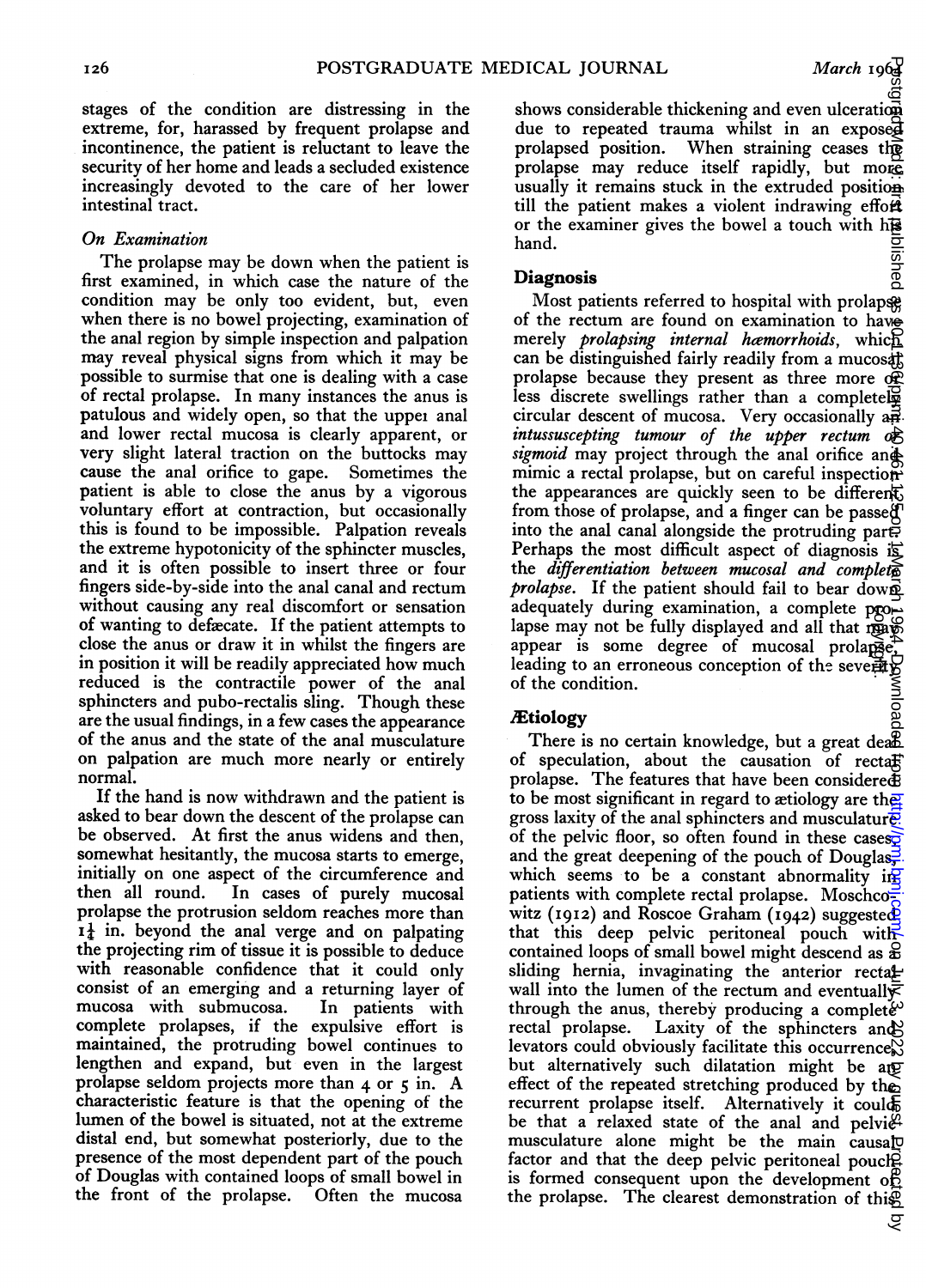possible sequence is provided by the frequent occurrence of complete rectal prolapse in patients suffering from paralysis of these muscles due to a cauda equina lesion (Butler I954; Muir 1955; Todd 1959). In the average patient with rectal prolapse no gross neurological abnormality of this kind is demonstrable, but Porter (i962a) has demonstrated by electromyographic studies that in persons with complete rectal prolapse there is a prolongation of the normal period of inhibition of the external sphincter and levator muscles produced by balloon distension of the rectum. He suggests that a similarly prolonged inhibition of these muscles during defacation might, over a period of months or years, be a factor in the production of the prolapse. In cases of mucosal prolapse, where there is no descent of a peritoneal pouch, the only circumstance that would seem to be atiologically important is the lax state of these muscles, together possibly with some looseness of the ano-rectal mucosa.

## Treatment of Mucosal Prolapse

It would seem that the logical therapeutic manceuvres for mucosal prolapse should be directed to tightening the anal orifice or to fixing or removing the lax mucosa. Though some authorities, such as Gabriel (1948), believe that the tone of the external anal sphincter can be improved by voluntary exercises or faradic stimulation, I have not observed any benefit to result from this treatment. Fixation of the mucosa may be attempted by injections of  $5\%$  phenol solution in almond oil into the submucosa of the lower rectum and upper anal canal at several points around the circumference of the bowel as in treating internal piles. Some improvement may be obtained but it is usually only temporary. In other words no substantial ar lasting amelioration can be expected from conservative management and one must turn to operative measures, if anything worth while is to be achieved. In recent years in this country these have consisted essentially of two operations-Thiersch's perianal wiring, and ligature and excision as for hæmorrhoids.

## Thiersch's operation

This procedure was revived by Gabriel (1948) and consists in inserting a ring of silver wire into the subcutaneous tissues around the anal orifice. It is a very simple operation which, if necessary, can be conducted under local anrsthesia; consequently there are very few patients, however frail, who are unfit to stand it. Several methods are available for introducing the wire, but a good one involves the use of a Doyen handled needle. Half-inch radial incisions are made in the perianal skin, immediately in front of and behind the anus. The needle is then passed from the posterior to the anterior wound through the subcutaneous tissues of the right half of the anal verge. One end of a I2 in. strand of No. io silver wire is threaded on to the end of the needle as it projects through the front wound, and the needle is withdrawn, pulling the wire with it round the right half of the anus to emerge posteriorly, where it is disengaged from the needle. The needle is then re-introduced from back to front to draw the other end of the wire round the left half of the anal orifice. The assistant next introduces his index finger into the anal canal, and the two tails of wire projecting out of the posterior wound are twisted together to close the ring firmly on the obturating digit. The excess of wire is then cut off and the short twisted tail is turned into the depths of the posterior wound. Finally the two wounds are closed with Michel clips and a dry dressing is applied. The bowels are opened on the third or fourth day with an aperient or enema.

Some patients are very pleased with the results of this operation, but others find it disappointing, as when it fails to control the prolapse properlypossibly because the wire has not been tightened enough-or frustrating, as when they become enough-or frustrating, as when they become<br>impacted with faces, probably because the wire box<br>has been made too tight or their bowel habits has been made too tight or their bowel habits have been neglected. Other complications or  $\Xi$ sequelæ, apart from fæcal impaction, are breakage or cutting out of the wire, or infection around it. However, it is a simple matter to remove the wire for either of these troubles and to insert a fresh one when the sepsis has resolved.

# Ligature and Excision of Mucosa

This operation is carried out like a hæmorrhoidectomy by the ligature and excision method, the protruding mucosa and skin being divided arbitrarily into three main 'pile areas', leaving intervening skin-mucosal bridges. The 'piles' are then isolated, drawn down vigorously and tied off as high as possible in the anal canal; the excess tissue is cut off each pedicle. It is no disadvantage, but may be a gain, if one or more of skin-mucosa bridges have to be sacrificed, for this will increase the risk of fibrous stenosis occurring during healing, which may be beneficial in these cases with their lax anuses.

## Treatment of Complete Prolapse

Surgeons have displayed much ingenuity in devising methods of treating complete rectal prolapse (for a full account of which specialist works such as Gabriel (I948), Turell (I959) and Goligher (I96I), should be consulted), but the great majority of these techniques are no longer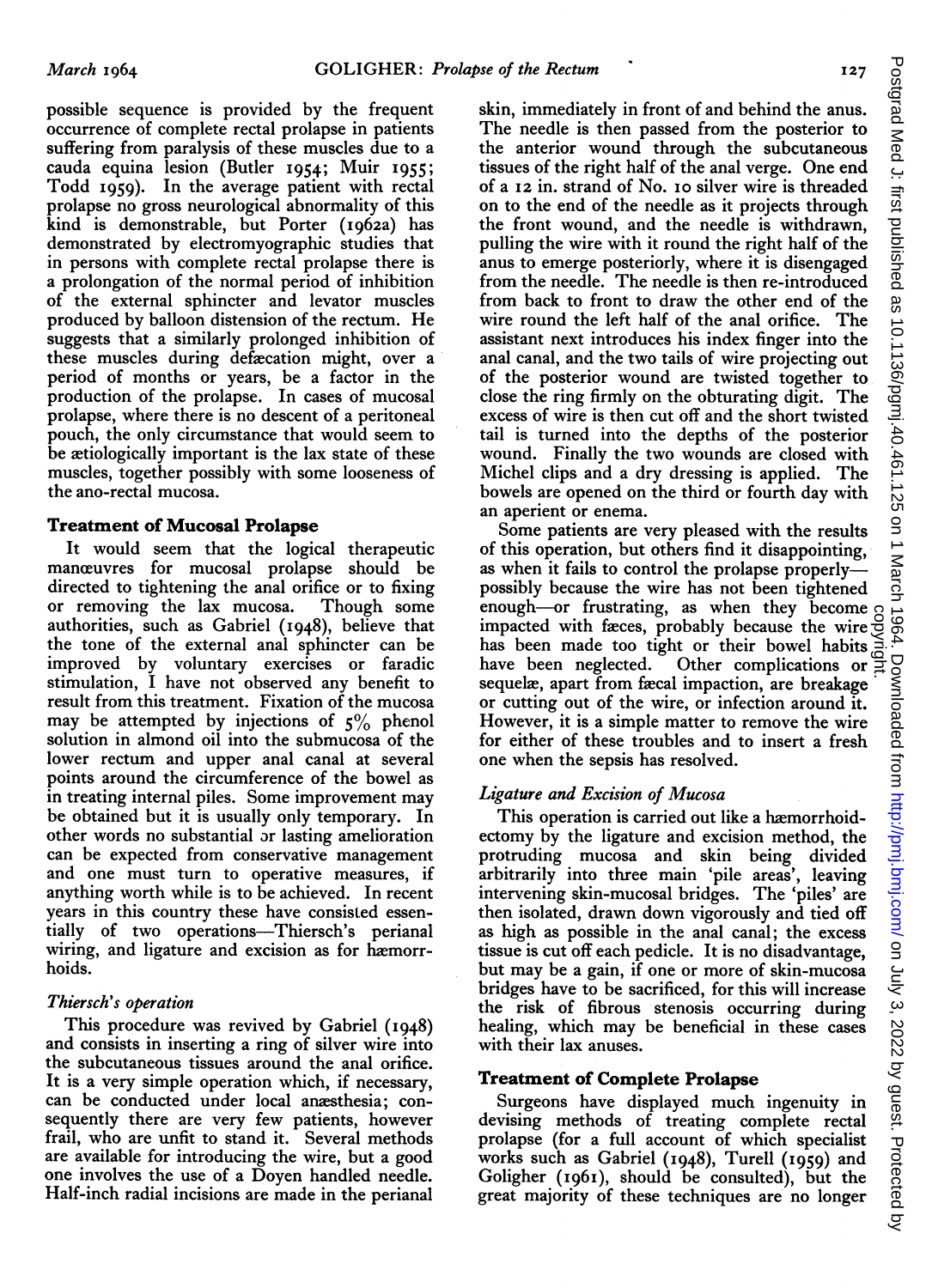used and will not be mentioned here. Instead only three or four of the currently more popular and successful operations will be considered.

#### Rectosigmoidectomy or Amputation of the Prolapse from Below

This used to be the operation most commonly employed for complete rectal prolapse in Britain; but the results obtained by it have been shown in two large collective surveys (Hughes, 1949; Porter 1962b) to be poor, with recurrence of the prolapse in over half the cases, and defects of continence in as many. Attempts to improve these results by incorporating suture of the puborectales muscles in the operative technique have not been successful (Porter, i962b). Because of these experiences most surgeons with a special interest in rectal work in this country have abandoned it in favour of various forms of repair, fixation or resection by the abdominal or abdomino-perineal route, but it is still widely used by the generality of surgeons because of its relative safety even in elderly patients, and is specially popular in America where it is associated with the name of Altemeier (Altemeier, Giuseppi and Hoxworth, 1952).

#### Abdominal or Abdomino-perineal Repair without Resection of Bowel

Roscoe Graham (1942) described a technique of repair in which the pelvis is exposed through a lower abdominal incision, the pelvic peritoneum opened between the rectum and uterus and the puborectales muscles approximated by suture between the rectum and vagina. The pouch of Douglas is then excised or obliterated and the abdomen closed. Actually the operation is more easily performed if the lateral ligaments are completely divided and the rectum is fully mobilized down to the anorectal ring before the main stitches are inserted (Goligher I958). Alternatively, a synchronous perineal approach may be added so that the suture of the levator muscles may be performed largely or entirely from below (Hughes and Gleadell I962).

A considerable amount of experience with these operations has now been reported in the literature, and between them Goligher (1958, I96I), Palmer (1961), Snellman (1961), Butler (1962), Hughes and Gleadell (I962) and Porter (I962) have recorded a collective series of 227 patients treated by abdominal or abdomino-perineal forms of repair without excisions of bowel during the past 20 years. There was a collective operative mortality of 1.3%, and a recurrence rate of 9.5% on a follow-up of from 6 months to 22 years. The functional results have varied greatly in individual reports, but in my experience about <sup>a</sup> quarter of the cases have been frankly incontinent,

and in another quarter control has been somewhat impaired (Goligher I958).

# Ivalon Sponge Fixation

This operation was introduced by Wells (1955). and has been warmly sponsored by him (Wells, 1962) and Morgan (1962). As in the foregoing procedure the rectum is exposed and mobilized from the abdominal aspect, though the dissection need not be taken so deeply into the pelvis, for its is not necessary to define the levator muscles $\frac{\alpha}{n}$ accurately. A sheet of polyvinyl alcohol sponge $\ddot{\phi}$  $\frac{1}{8}$  in. to  $\frac{1}{4}$  in. thick is then wrapped round the rectum, the edges being approximated anteriorly and fixed to the rectum by sutures. The spongegy may also be sutured to the posterior vaginal wall to build up the recto-vaginal septum, and, if desired, stapled to the front of the sacrum. Finally the pelvic peritoneum is sutured over it.

This operation has certainly one advantage over the Roscoe Graham type of repair, in that it is. technically easier to perform. But some surgeons $\mathcal{C}_{\Omega}$ will possibly have misgiving about burying thiso amount of foreign material in the tissues, though  $\leq$ the results reported by Wells (1962) and Morgan $\leq$ (1962) are most encouraging and there appear to  $\frac{\alpha}{2}$ have been few troubles with discharging sinuses.  $\frac{1}{2}$ Unfortunately the period of follow-up of most  $\frac{\partial f}{\partial x}$ their cases is less than two years so that it  $\mathbb{R}^{\infty}$ difficult to make a long term evaluation at the present time. If the good results are maintained  $\bar{Q}$ on longer study it could be argued that they are  $\leq$ due to fibrosis and fixation of the rectum to its  $\overline{S}$ bed following mobilization and irrespective of the  $\frac{\infty}{6}$ presence of the Ivalon sponge-and the same could be said of the results of the Roscoe Graham  $\frac{3}{5}$ type of operation. Postgrad Med Julinst.published.as, 10.1136/pgmj.40.461.125 on 1135 on 11004.125 on 1004.125 on 1019.40.125 by dubat. Protected by

## Low Anterior Resection of the Rectum

After a low abdominal resection with anastomosis  $\frac{1}{2}$ for rectal carcinoma the remaining rectum and  $\overline{3}$ suture line in the bowel become firmly adherent  $\frac{1}{2}$ to the sacrum, as anyone knows who has attempted a further abdomino-perineal excision for recurrence after this operation. Muir (1955) decided  $\frac{3}{5}$ to put this disagreeable experience to good use  $\frac{1}{2}$ by utilizing low anterior resection for the treatment of complete rectal prolapse. When employed for  $\bar{z}$ this purpose the operation must be a low resection,  $\omega$ extending inferiorly to 3 in. above the anorectal ring and superiorly to a point sufficiently high on the sigmoid to leave just enough of a colon stump  $\frac{1}{x}$ to stretch to the top of the rectal remnant for  $\alpha$ end-to-end anastomosis without tension. Unfortunately the period of follow-up of most  $\frac{60}{20}$  difficult to make a long term evaluation at the given difficult to make a long term evaluation at the present time. If the good results are maintained on longer st

 $a$ -to-end anastomosis without tension.<br>One of the attractions of this operation is that  $\frac{a}{2}$ it is a technique with which the average surgeon  $\overline{b}$ is fairly familiar, because it is regularly used in the treatment of certain rectal carcinomata.

ਤੁ